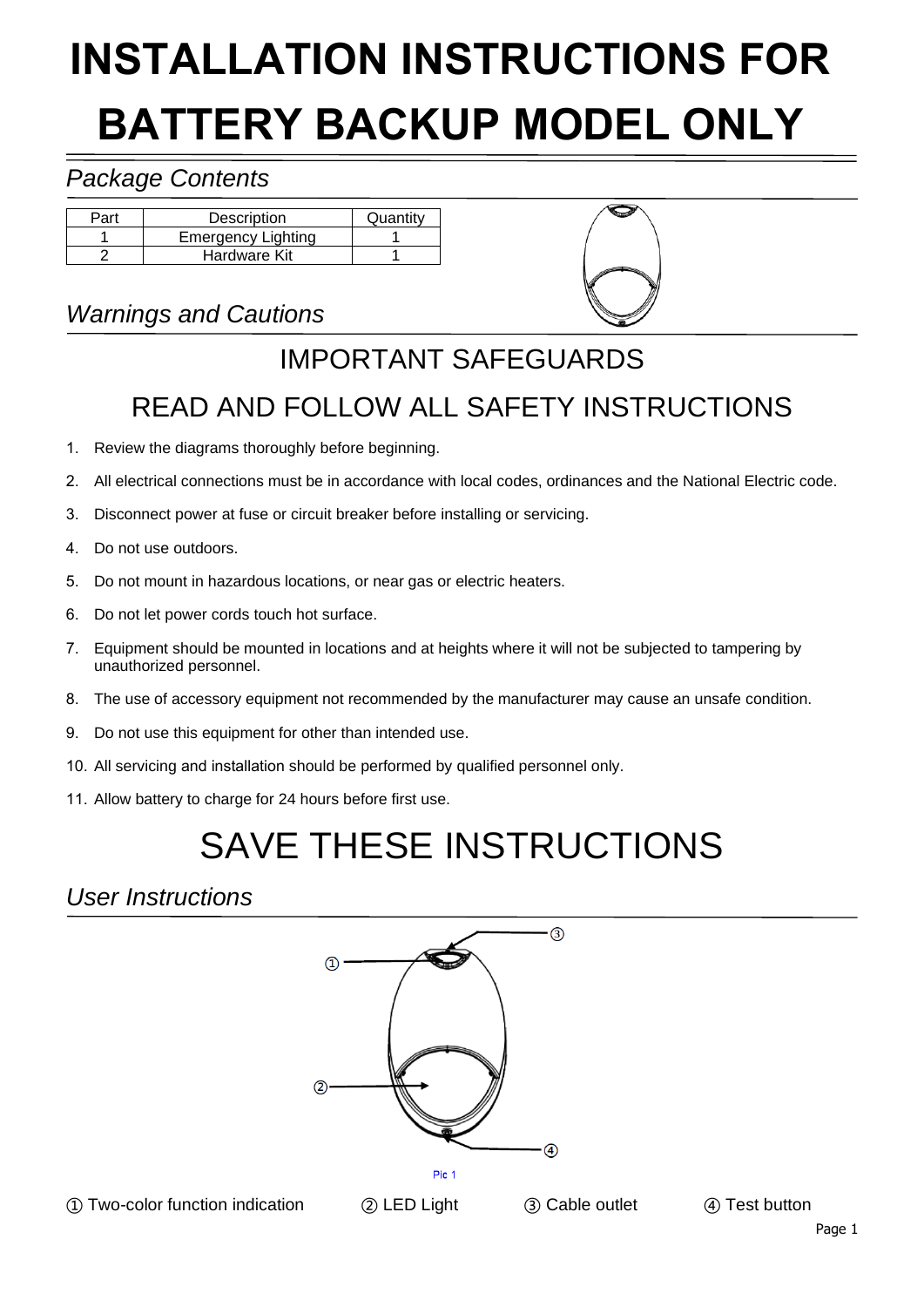#### **NOTE: First turn off electricity.**

1. Remove cover from fixture with a screwdriver.



2.Select working mode.

.



#### 3.ELECTRICAL CONNECTIONS

Make the proper supply wire connections. Connect L and N to building power supply.

4. Pull out all AC wires from the back of the fixture or top of the fixture for mounting. (J-box not provided)



5.Connect the battery to connector on the PCBA.



6. Restore power and press test button. AC light will turn off.

#### **Function:**

- 1. When AC connected, the green indicator light should be on.
- 2. For normal lighting use, the fixture can be configured for automatic operation by the built-in daylight photo sensor, or can be switched through an external switch. For battery backup models the fixture will illuminate from battery power on loss of normal AC, regardless of the photo sensor or wall switch operation.
- 3. For photo sensor operation, connect the jumper between terminals 1 and 2 (Pic2) and slide the switch (Pic4) to the photo sensor position. The photo sensor will turn the fixture on when the ambient lighting <10 Lux, and off when the ambient lighting >30 Lux.
- 4. For an external switch: remove the jumper between terminals 1 and 2 (Pic3), and slide the switch (Pic4) to the wall switch position. The external switch connections must be fully isolated from any other circuitry.

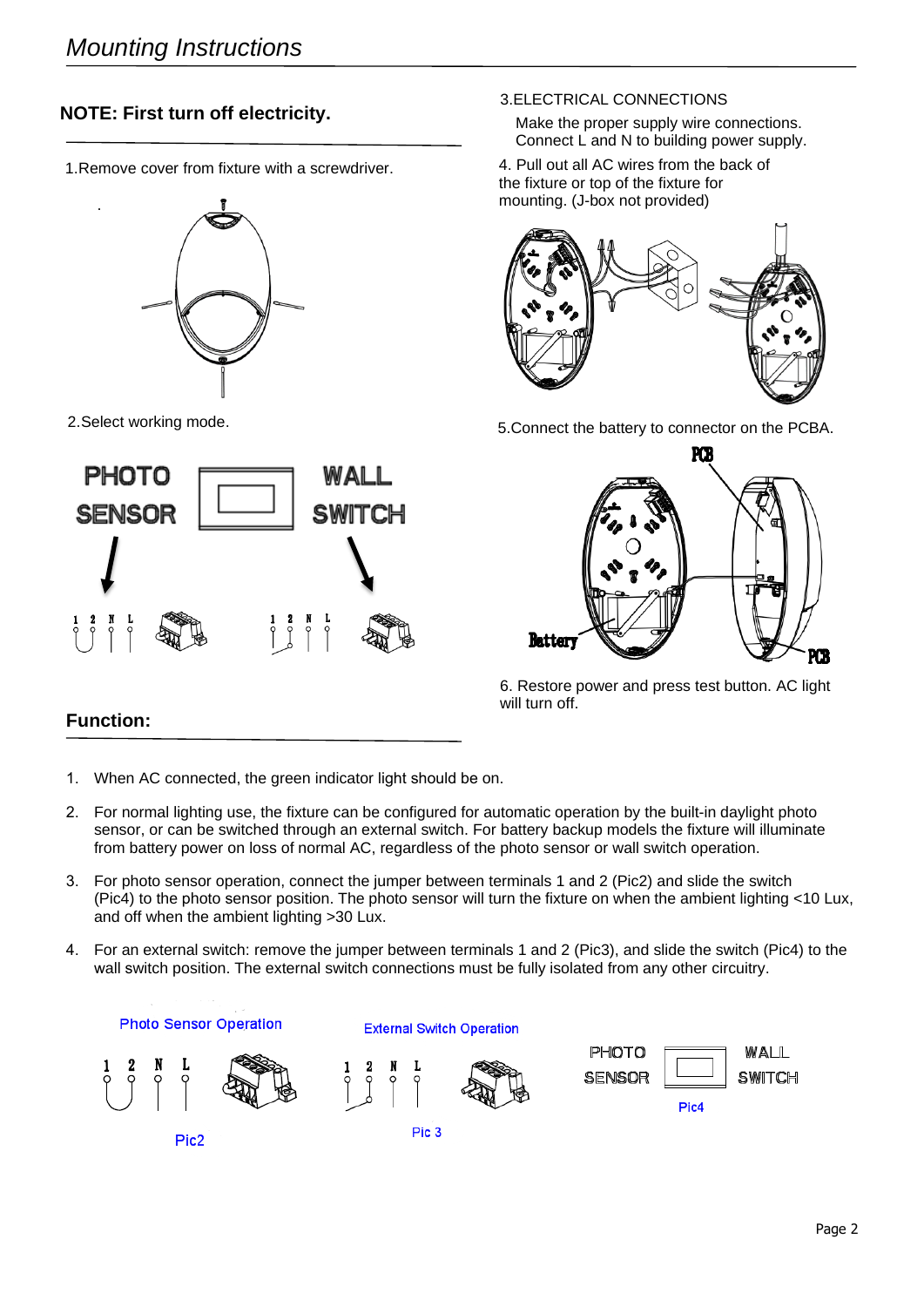# **INSTALLATION INSTRUCTIONS FOR EXPANDED TEMPERATURE MODEL**

# **IMPORTANT SAFEGUARDS**

When using electrical equipment, basic safety precautions should always be followed including the following:

- 1. To avoid the possibility of electric shock, turn off power supply before installation or servicing.
- 2. Review the diagrams thoroughly before installation.
- 3. All electrical connections must be in accordance with the NEC and local codes. A qualified electrician should do all the work.
- 4. Do not let power supply cords touch hot surfaces.
- 5. Do not mount near gas or electric heaters.
- 6. Equipment should be mounted in locations where it will not be readily subject to tampering by unauthorized personnel.
- 7. The use of accessory equipment not recommended by the original manufacturer may cause an unsafe condition.
- 8. Do not use this equipment for other than intended use.
- 9. All servicing should be performed by qualified personnel only.

# **SAVE THESE INSTRUCTIONS!**

NOTE: Allow battery to charge for 24 hours before first use.

### **ELECTRICAL CONNECTIONS**

- 1. Verify the power is off before installation.
- 2. Connect ground (Green) lead to suitable ground.
- 3. Connect fixture Neutral (White) lead to supply neutral (White) lead.
- 4. Determine supply voltage for fixture. Connect hot lead (Black for 12OV or Red or Orange for 277V) to supply hot lead. Cap unused fixture lead with wire nut.

#### **WALL MOUNTING**

- 1. Separate front cover from back plate with a flat blade screwdriver. Open from top slot first and then from side slots gently. (See Figure 1)
- 2. Remove knock out hole in the center of the back plate. Remove knock out slots on the back plate that correspond to the size of the junction Box.
- 3. Feed AC supply leads through the center hole in the back plate. Then make the proper electrical connections. See electrical connections section for proper instructions. Cap off unused hot lead.
- 4. Mount back plate to junction box with provided #8-32×0.875" screws. (See Figure 2 or Figure 4)
- 5. Attach battery connector and power connector.
- 6. Attach front cover to back plate. (Should snap right in)
- 7. Supply power and test the unit.

### **CEILING MOUNTING WITH SURFACE CONDUIT FEED**

- 1. Separate front cover from back plate with a flat blade screwdriver. Open from top slot first and then from side slots gently. (See Figure 1)
- 2. Unscrew the pipe plug from top of back plate.
- 3. Secure back plate screw on the conduit. (See Figure 3 or Figure 5)
- 4. Make the proper supply lead connections. See Electrical connections section for proper instructions. Cap off unused hot lead.

Page 1 of 4

- 5. Attach battery connector and power connector.
- 6. Attach front cover to back plate.
- 7. Supply power and test the unit.



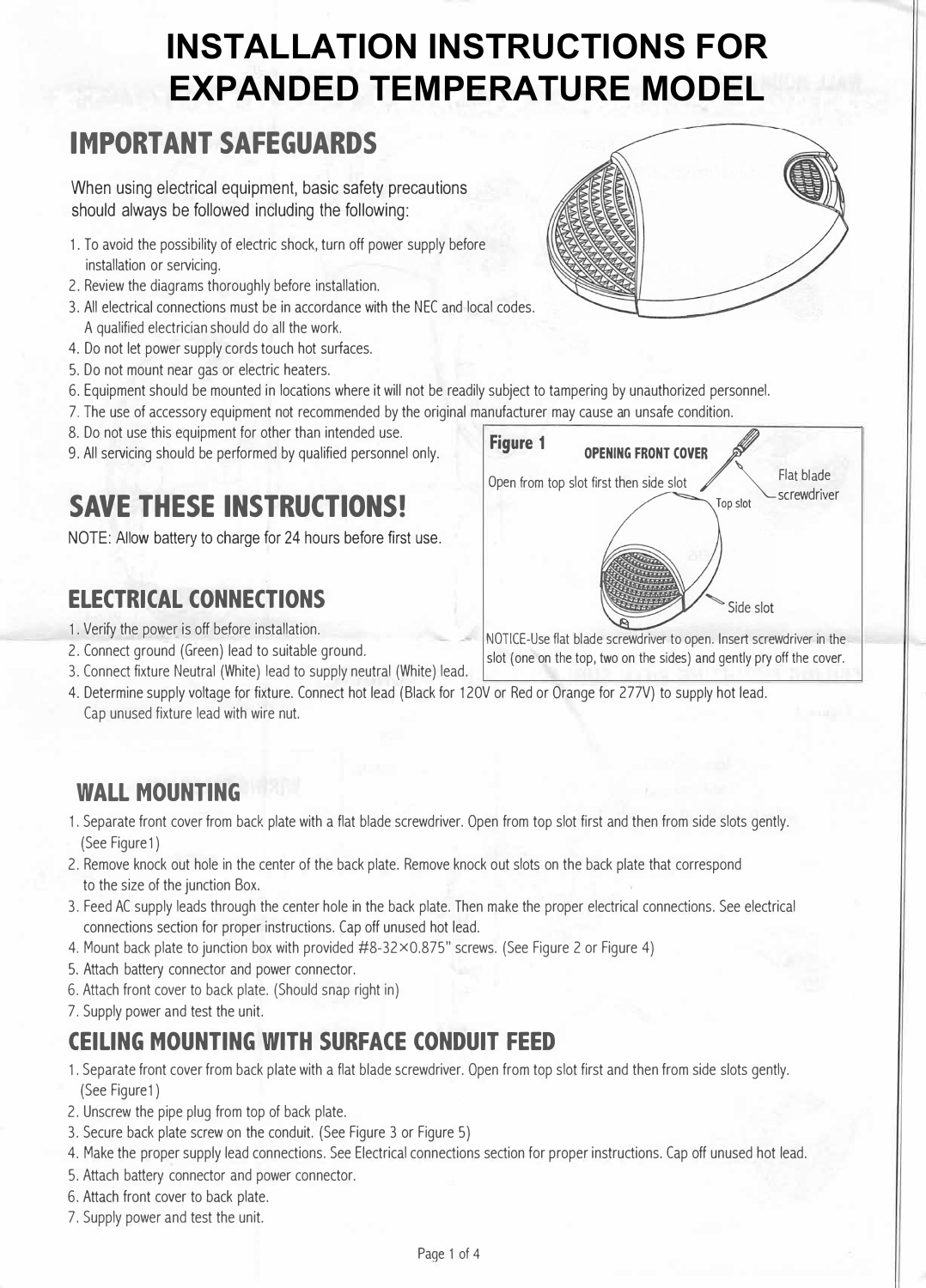